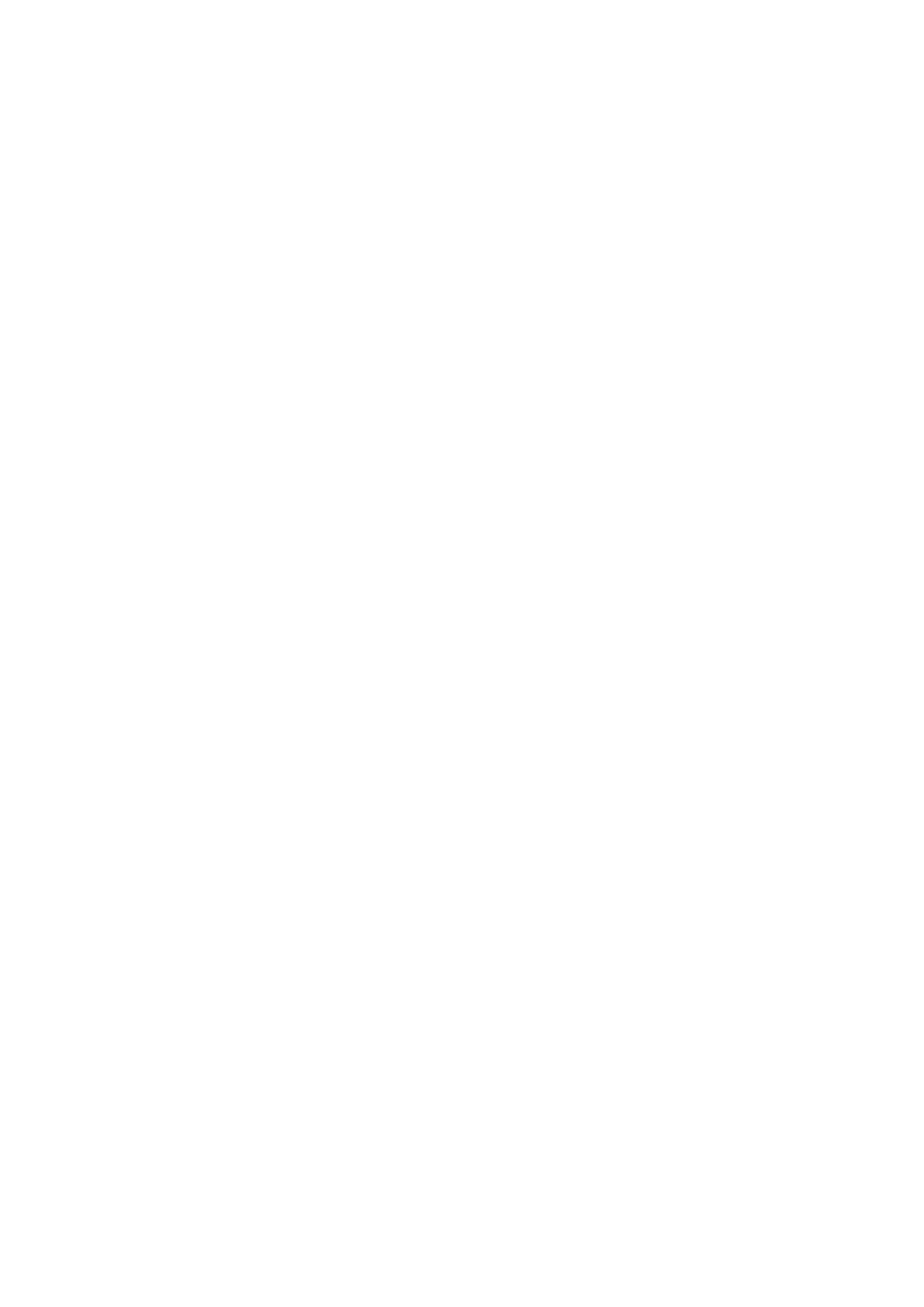The FRC does not accept any liability to any party for any loss, damage or costs howsoever arising, whether directly or indirectly, whether in contract, tort or otherwise from any action or decision taken (or not taken) as a result of any person relying on or otherwise using this document or arising from any omission from it.

© The Financial Reporting Council Limited 2020 The Financial Reporting Council Limited is a company limited by guarantee. Registered in England number 2486368. Registered Office: 8th Floor, 125 London Wall, London EC2Y 5AS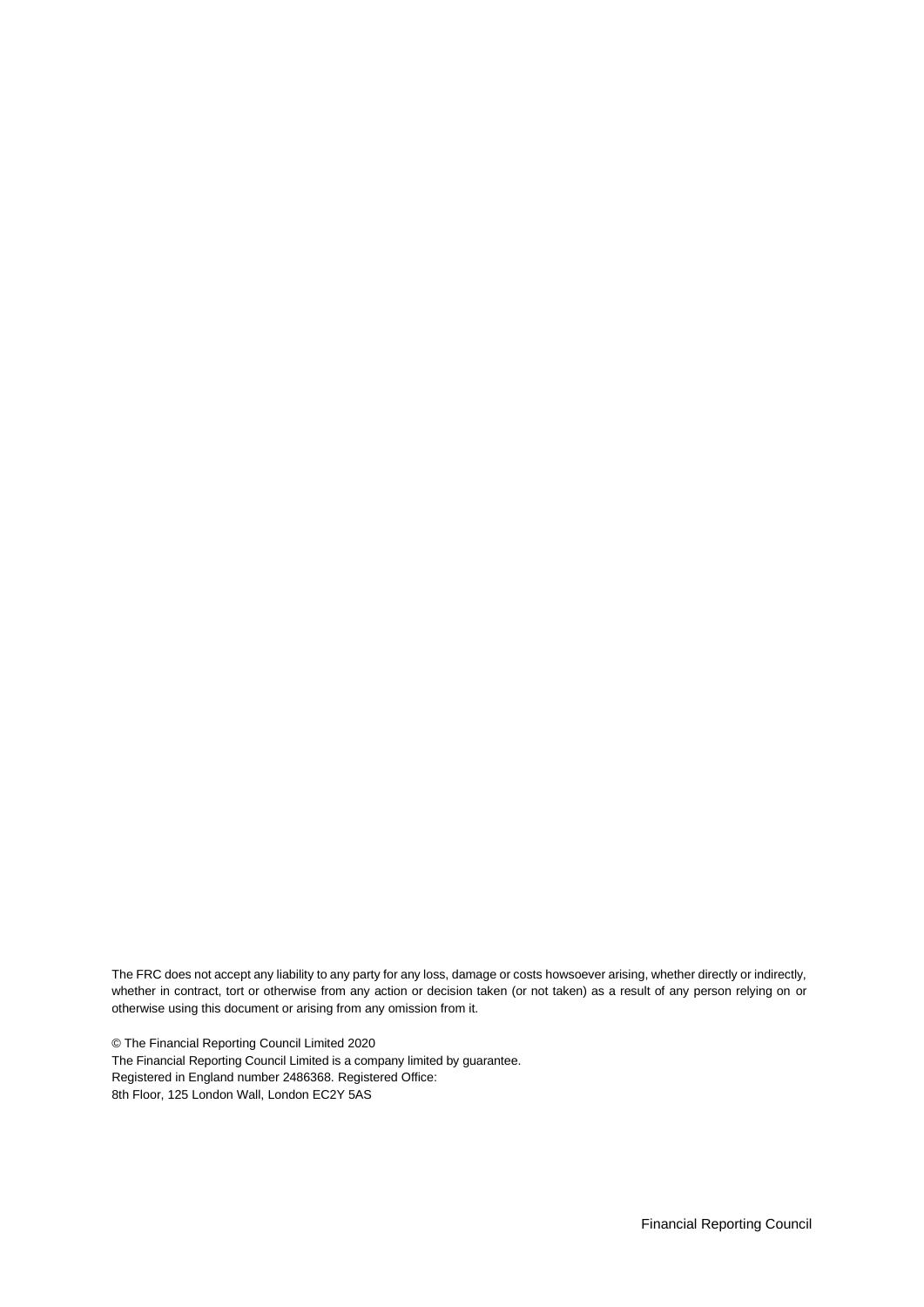# **Contents**

| General Information                               | 1 |
|---------------------------------------------------|---|
| Introduction                                      | 1 |
| Governance Changes                                | 1 |
| Consequential amendments to regulatory procedures | 2 |
| Consultation questions                            | 3 |
| <b>Preliminary Impact Assessment</b>              | 3 |
|                                                   |   |

#### *Page*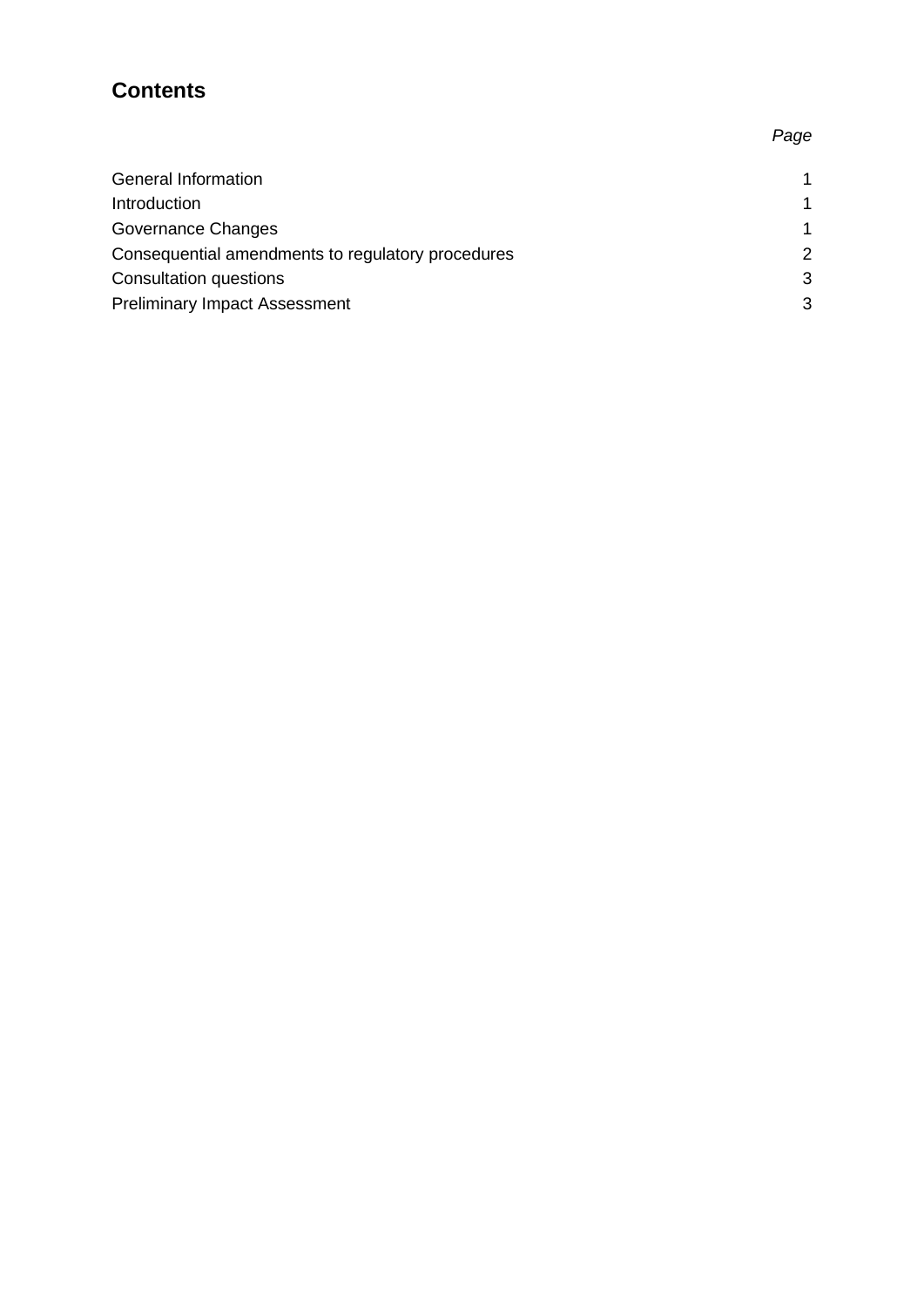## **General information**

- 1. The Financial Reporting Council (**FRC**) has made various changes to its governance structure which require consequential amendments to the Conduct Committee's Operating Procedures and various Enforcement Procedures. Through this consultation, the FRC seeks feedback and comment on these proposed governance-related consequential amendments.
- 2. The FRC is separately carrying out a substantive review of its Audit Enforcement Procedure, following its implementation on 16 June 2016 and sufficient time in the period since for a number of cases to have been investigated and pursued under that procedure. The FRC proposes consulting on proposed changes arising from that substantive review later this year.
- 3. The FRC furthermore engaged in discussions with the CCAB bodies in relation to the efficacy and appropriate procedure and scope of the Accountancy Scheme before Sir John Kingman's independent review undertaken in 2018 (**Review**). Those discussions were paused during the Review and consideration by the FRC in partnership with the Government of how best to implement Sir John's recommendations. The FRC has indicated to the participants of both the Accountancy and Actuarial Schemes (**Schemes**) that it welcomes re-opening such discussions and would anticipate consultation on any changes which may be recommended to those Schemes arising from such discussions and review in due course.

#### **Introduction**

- 4. On 18 December 2018, Sir John Kingman published his Independent Review of the Financial Reporting Council<sup>1</sup> and made 83 recommendations (Review and **Recommendations**). The FRC welcomed the Recommendations and the Government's proposal, as set out in its initial consultation published on 11 March 2019, to proceed at pace with all the reforms that could immediately be delivered, so that the benefits could be obtained without delay.
- 5. Amongst governance recommendations, the Review recommended that the Government, working with the chair of the new board, should review the existing FRC committee and panel structure with a view to achieving a significant simplification of the architecture in line with the principles set out in the Review (**Recommendation 13**).
- 6. The Review also recommended that the board of the new regulator should exercise significantly stronger ownership and oversight of the investigation and enforcement functions…[and]… internal rules and procedures [should] enable the board to… take decisions itself on whether to launch audit investigations in cases it regards as of particular significance or public interest. The Review noted that it did not anticipate the board taking decisions in many such cases, but that it should maintain an ability to do so (**Recommendation 14**).

## **Governance changes**

7. Following Simon Dingemans taking up his appointment as Chair on 7 October 2019, the review of the FRC's sub-board governance structure and the Board's decision making in relation to enforcement matters was undertaken and adopted by the FRC Board. The key

<sup>1</sup> https://assets.publishing.service.gov.uk/government/uploads/system/uploads/attachment\_data/file/767387/frcindependent-review-final-report.pdf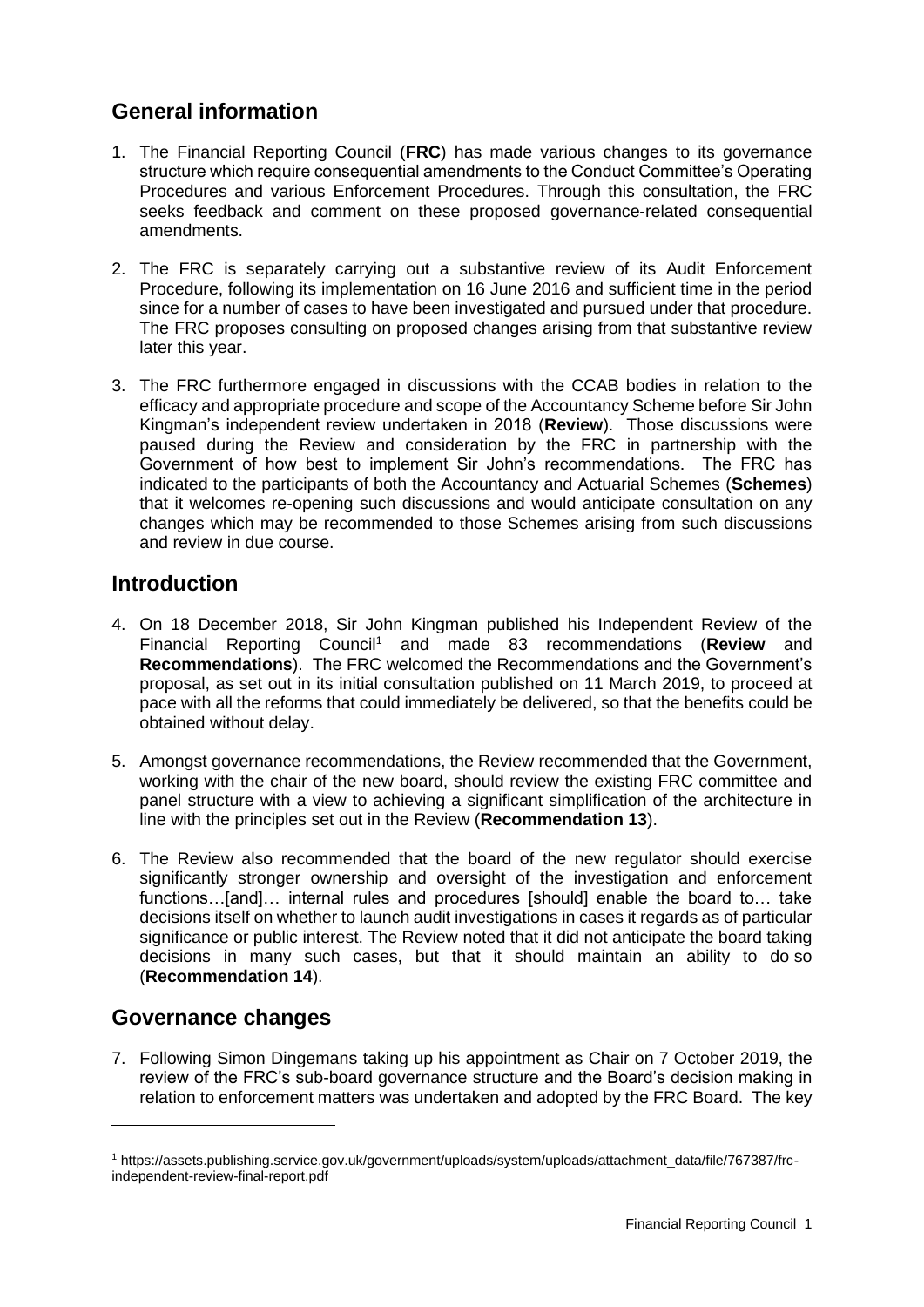drivers behind the resulting governance structure changes are to enhance the effectiveness, speed and responsiveness of the organisation; shift the organisation to an 'Executive Led' approach; reduce layers of management and Committee review and create clearer accountability; enhance transparency; align the governance structure with a new FRC business model and management structure; and refocus Board time to effectively challenge and hold the Executive to account.

- 8. The governance changes approved by the Board to take effect from 1 January 2021 therefore include the following:
	- 8.1. The Board will be supported by five Committees of the Board (each formed only of Board Members) as follows:
		- **Supervision Committee** (a new committee to oversee corporate reporting, audit monitoring, AFMAS and professional oversight activity which until now been charged to the Conduct Committee);
		- **Conduct Committee** (now focussing predominantly on Enforcement matters as well as exercising the powers expressly prescribed to it under ss457-459 Companies Act, until such time as that prescription may be amended in secondary legislation to the new Supervision Committee);
		- **Codes & Standards Committee**;
		- **Audit & Risk Committee**; and
		- **People Committee** (covering what was previously a separate Nominations and Remuneration Committee).
	- 8.2. The sub-Committee structure will be removed and replaced with a broad Advisory Panel that the Executive and Board Committees can call upon for specialist advice and input on a targeted basis. The following sub-committee bodies will be removed:
		- Audit, Accounting and Actuarial (advisory) Councils;
		- Case Management Committee;
		- Corporate Reporting Review Committee;
		- Audit Quality Review Committee; and
		- Financial Reporting Review Panel.
	- 8.3. Senior Advisors will be appointed for a set number of days a month and will sit as standing advisors to the three regulatory Board Committees (Codes & Standards, Conduct and Supervision) and be available to advise the executive (adopting a model similar to that at the FCA).
	- 8.4. The decision to open an investigation under the Audit Enforcement Procedure and the Accountancy and Actuarial Schemes will now be a decision of the Board, albeit with a scheme of delegation to permit the Conduct Committee to continue to open investigations except where the case is of particular significance or public interest. Guidance will be provided on the circumstances in which investigation decisions should be retained by the Board. Appropriate skills and diversity of experience is being factored into the Board composition and succession planning.

#### **Proposed consequential amendments to existing regulatory procedures**

9. The above governance changes require minor consequential amendments to a number of the FRC's regulatory procedures. As these include procedures which are usually put to public consultation when changes are proposed, given the reliance of our regulated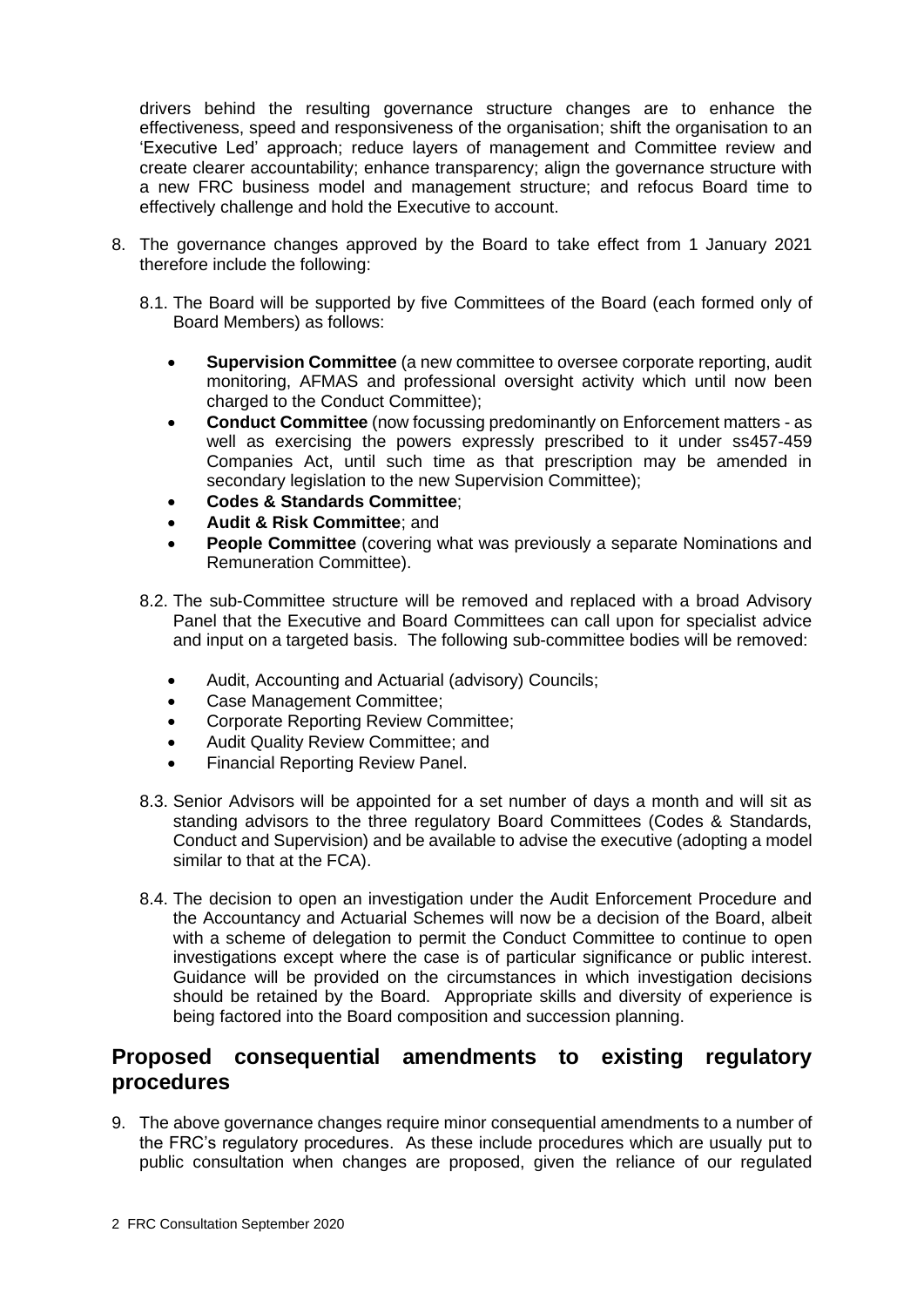constituency on those procedures as consulted upon and published from time to time, we invite public views on the consequential amendments to those procedures as follows:

- 9.1. The retention by the Board of the decision to open an investigation under the AEP and Schemes and removal of the Case Management Committee carries minor consequential amendments to the AEP and Schemes (**Appendices 1-3**). We consider that the status quo of the Conduct Committee making the decision to investigate (and consequential publication decisions) will remain unchanged in the majority of cases, due to the intended delegation from the Board to the Conduct Committee to continue to make these decisions. In cases where the Board retains the decision to open the investigation, appropriate skills and diversity is being factored into the Board composition and succession planning, together with appropriate legal support. No prejudice or cost to respondents to these procedures is anticipated by the proposed changes;
- 9.2. The removal of the Corporate Reporting Review Committee and Financial Reporting Review Panel carries minor consequential amendments to the Conduct Committee Operating Procedures (**Appendix 4**). Their review stage has been substituted with a review stage at senior executive level with appropriate equivalent non-executive support drawn from the new advisory panel, senior advisors and the newly established Supervision Committee until such time as appropriate legislation may transfer the Conduct Committee's role in relation to Corporate Reporting Review to the Supervision Committee. No prejudice or cost to companies under review by the FRC's Corporate Reporting Review function is anticipated by the proposed change;
- 9.3. The removal of the Audit Quality Review Committee carries minor consequential amendments to the Audit Regulatory Sanctions Procedure and Crown Dependency Regulatory Sanctions Procedure (**Appendices 5 & 6**). Its role has been substituted at appropriate executive level with advisory panel support available. No prejudice or cost to firms which are respondents to these procedures is anticipated.
- 9.4. The Auditor General Disciplinary Procedure Rules carry minor amendments from the previous 2012 version as part of the suite of governance-related enforcement procedure amendments. (**Appendix 7**). The Case Management Committee's role as the Investigations Committee for the purposes of this procedure (as reflected in the Case Management Committee's Terms of Reference) is intended to be replaced by the continuing Enforcement Committee.
- 9.5. Otherwise minor clarificatory amendments have been made (for example to reflect the current statutory and regulatory framework) to the Operating Procedures and Accountancy Scheme.

#### **Consultation question(s)**

1. Do you have or foresee any objection to any of the proposed consequential amendments on the grounds of fairness or due process, or otherwise. If so, please provide your reasons and any alternative proposals.

#### **Preliminary impact assessment**

*[Subject to finalisation by Economics Team. No prejudice or cost to respondents or companies under review is anticipated by the proposed minor consequential changes to the procedures.]*

#### **Consultation details**